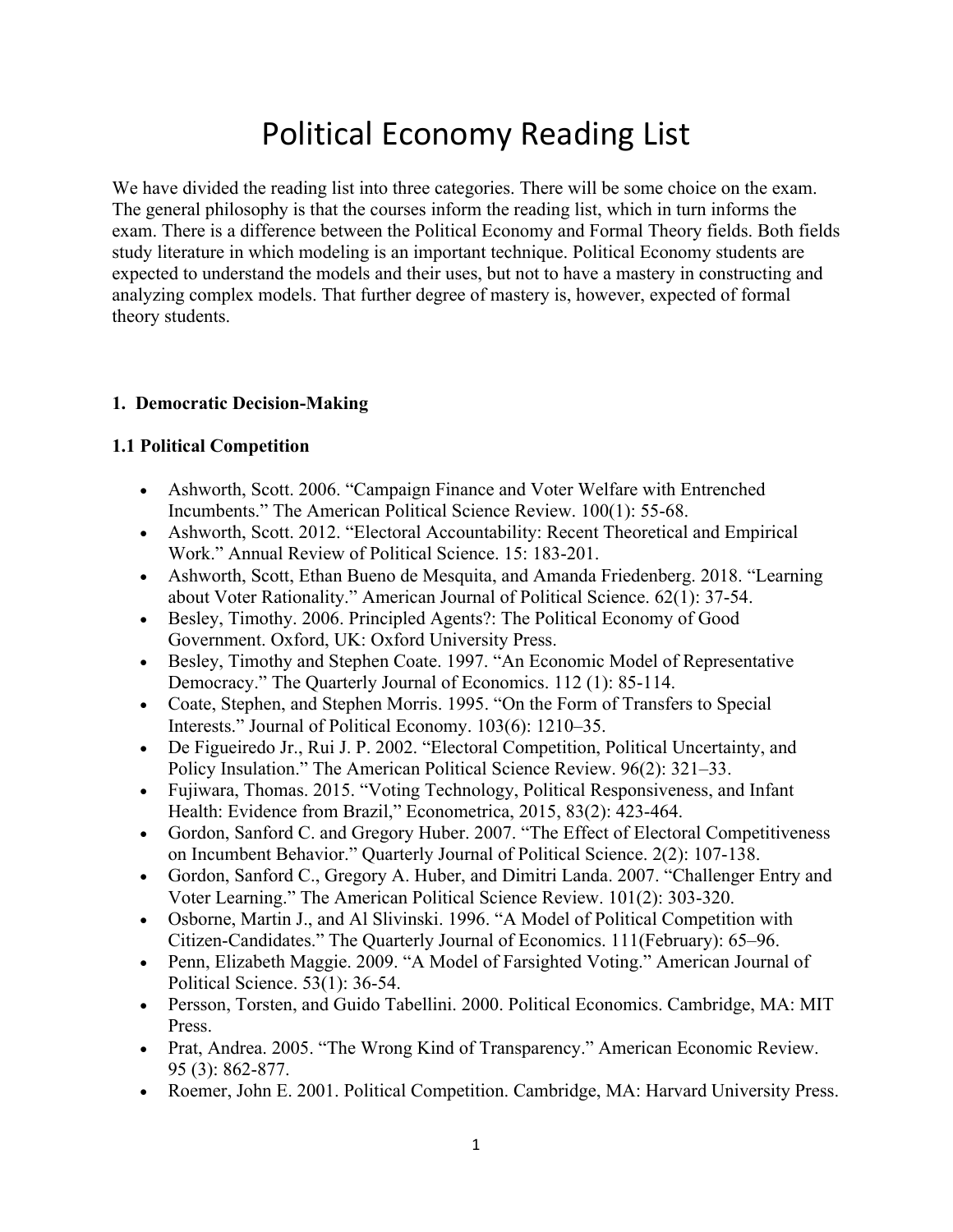• ————. 2006b. "Modeling Party Competition in General Elections." In The Oxford Handbook of Political Economy, eds. Barry R. Weingast and Donald A. Wittman. Oxford, UK: Oxford University Press, 1010–30.

## **1.2 Distribution**

- Ansell B, Samuels D. 2010. "Inequality and Democratization: A Contractarian Approach." Comparative Political Studies. 43(12):1543-1574.
- Baron, David P. and John A. Ferejohn. 1989. "Bargaining in Legislatures." The American Political Science Review. 83(4): 1181-1206.
- Cameron, David R. 1978. "The Expansion of the Public Economy: A Comparative Analysis." The American Political Science Review 72(4): 1243–61.
- Chattopadhyay, Raghabendra, and Esther Duflo. 2004. "Women as Policy Makers: Evidence from a Randomized Policy Experiment in India." Econometrica 72(5): 1409– 43.
- Goldin, Claudia. 2014. "A Great Gender Convergence: Its Last Chapter," American Economic Review, 104(4): 1091-1119.
- Iversen, Torben, and Frances Rosenbluth. 2010. Women, Work, and Politics. Yale University Press.
- Iversen, Torben, and David Soskice. 2001. "An Asset Theory of Social Policy Preferences." American Political Science Review 95(4): 875–93.
- Lutmer, Erzo F. P. 2001. "Group Loyalty and the Taste for Redistribution." Journal of Political Economy 109(3): 500–528.
- Mares, Isabela. 2003. The Politics of Social Risk: Business and Welfare State Development Cambridge University Press.
- Moene, Karl Ove, and Michael Wallerstein. 2001. "Inequality, Social Insurance, Redistribution." The American Political Science Review 95(4): 859–74.
- Persson, Torsten, Roland, and Guido Tabellini. 2007. "Electoral Rules and Government Spending in Parliamentary Democracy." Quarterly Journal of Political Science. 2(2): 155-188.
- Piketty, Thomas, Emmanuel Saez and Gabriel Zucman. 2017. "Distributional National Accounts: Methods and Estimates for the United States." Quarterly Journal of Economics. 133(2): 553-609.
- Romer, Thomas and Howard Rosenthal. 1978. "Political Resource Allocation, Controlled Agendas, and the Status Quo." Public Choice. 33(4): 27-43.
- Scheve, Kenneth and David Stasavage. 2010. "The Conscription of Wealth: Mass Warfare and the Demand for Progressive Taxation." International Organization 64(4): 529–61.
- Swenson, Peter A. 2002. Capitalists Against Markets: The Making of Labor Markets and Welfare States in the United States and Sweden. New York, N.Y.: Oxford University Press.
- Wallerstein, Michael. 1999. "Institutions and Pay Inequality in Advanced Industrial Societies." American Journal of Political Science 43(3): 649–80.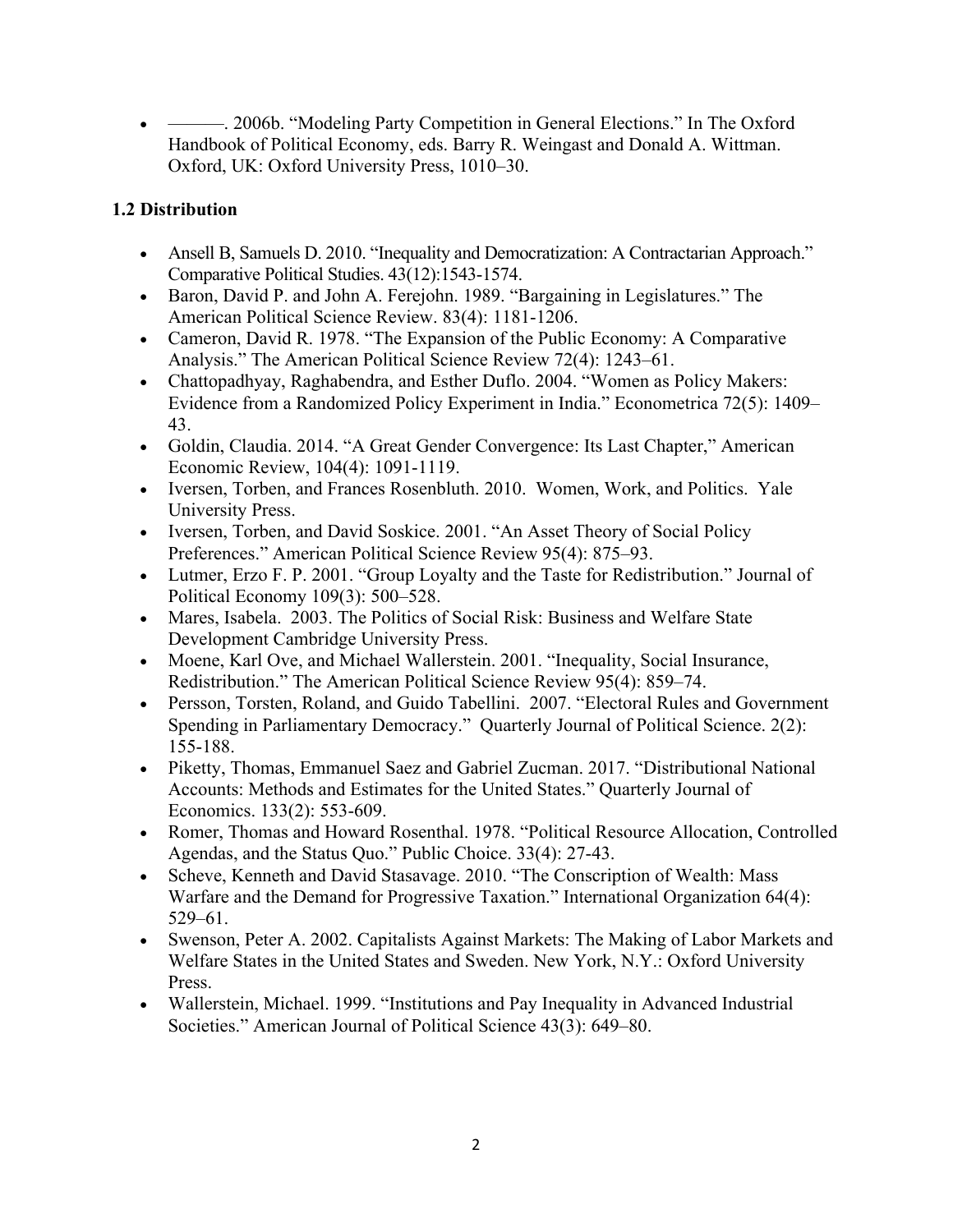## **2. Developing and Developed Economies**

- Acemoglu, Daron, Simon Johnson, and James A. Robinson. 2005. "Institutions as a Fundamental Cause of Long-Run Growth," in Philippe Aghion and Steven Durlauf, eds. Handbook of Economic Growth. Amsterdam: North Holland. 385-472.
- Acemoglu, Daron and James A. Robinson, 2000 "Why Did the West Extend the Franchise? Democracy, Inequality, and Growth in Historical Perspective", *The Quarterly Journal of Economics*, 115(4): 1167-1199.
- Acemoglu, Daron, Simon Johnson, and James Robinson. 2001. "Colonial Origins of Comparative Development: An Empirical Investigation," American Economic Review, 91 (5), 1369-1401.
- Acemoglu, Daron, Simon Johnson, and James Robinson (2002). "Reversal of Fortune: Geography and Institutions in the Making of the Modern World Income Distribution," Quarterly Journal of Economics, 118, 1231-1294.
- Banerjee, Abhijit, Rema Hanna, and Sendhil Mullainathan "Corruption" The Handbook of Organizational Economics. Ed. Robert Gibbons and John Roberts. Princeton University Press, 1109-1147
- Besley, Tim and Torsten Persson. 2010. "State Capacity, Conflict, and Development." Econometrica, 78: 1-34.
- Beaman, Lori, Raghabendra Chattopadhyay, Esther Duflo, Rohini Pande and Petia Topalova. 2009. "Powerful Women: Does Exposure Reduce Bias?," *Quarterly Journal of Economics*, 124(4): 1497-1540.
- Blaydes, Lisa, and Eric Chaney. 2013. The Feudal Revolution and Europe's Rise: Political Divergence of the Christian West and the Muslim World before 1500," American Political Science Review 107(1): 16-34.
- Boix, Carles. 2003. Democracy and Redistribution. New York: Cambridge University Press.
- Boix, Carles and Susan C. Stokes. 2003. "Endogenous Democratization." World Politics. 55(4): 517-549.
- Bueno de Mesquita, Bruce, and Alastair Smith. 2009 "Political Survival and Endogenous Institutional Change." *Comparative Political Studies*. 42(2):167-197.
- Dunning, Thad. 2005. "Resource Dependence, Economic Performance, and Political Stability." *Journal of Conflict Resolution*. 49(4):451-482.
- Ferraz, Claudio, and Frederico Finan. 2008. "Exposing Corrupt Politicians: The Effects of Brazil's Publicly Released Audits on Electoral Outcomes." The Quarterly Journal of Economics. 123(2): 703–45.
- Levi, Margaret. 1988. Of Rule and Revenue. Berkeley, CA: University of California Press.
- Lizzeri, Alessandro, and Nicola Persico. 2004. "Why Did the Elites Extend the Suffrage? Democracy and the Scope of Government with an Application to Britain's 'Age of Reform.'" The Quarterly Journal of Economics 119(May): 707–65.
- Llavador, Humberto, and Robert J. Oxoby. 2005. "Partisan Competition, Growth, and the Franchise." The Quarterly Journal of Economics. 120(August): 1155–89.
- Magaloni, Beatriz. 2006. Voting for Autocracy: Hegemonic Party Survival and its Demise in Mexico. New York, N.Y.: Cambridge University Press.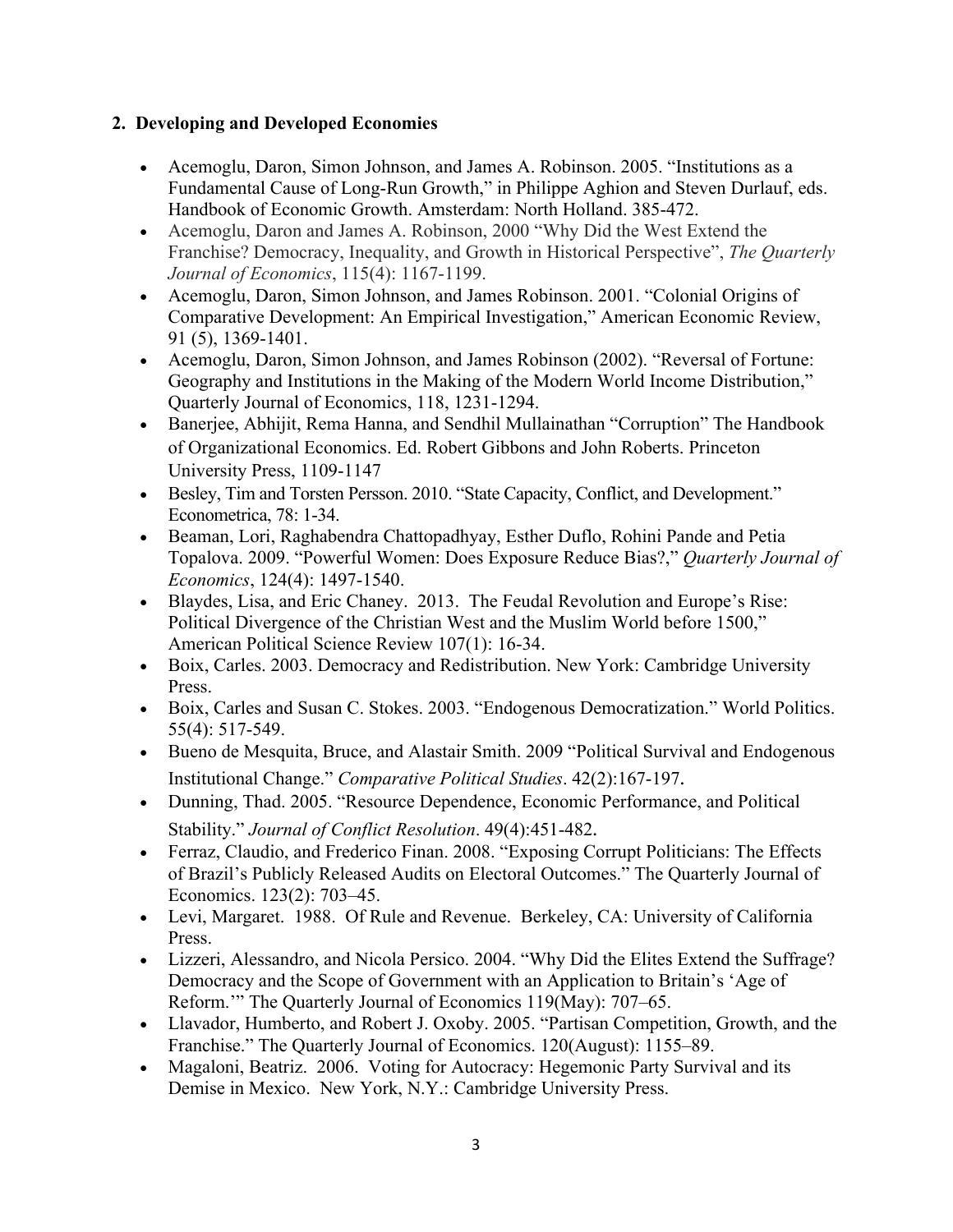- Mares, Isabela. 2001. "Firms and the Welfare State: When, Why, and How Does Social Policy Matter to Employers? In Peter A. Hall and David Soskice, eds. Varieties of Capitalism: The Institutional Foundations of Comparative Advantage.
- McGuire, Martin C., and Mancur Jr. Olson. 1996. "The Economics of Autocracy and Majority Rule: The Invisible Hand and the Use of Force." Journal of Economic Literature. 34(1): 72–96.
- North, Douglass C., and Barry R. Weingast. 1989. "Constitutions and Commitment: The Evolution of Institutions Governing Public Choice in Seventeenth-Century England." The Journal of Economic History. 49(04): 803–32.
- Olken, Ben and Rohini Pande. 2012. "Corruption in Developing Countries", *Annual Review of Economics* 4: 479-509*.*
- Padro-i-Miquel, Gerard. 2007. "The Control of Politicians in Divided Societies: The Politics of Fear." Review of Economic Studies. 74(4): 1259-1274.
- Persson, Torsten, and Guido Tabellini. 1994. "Is Inequality Harmful for Growth?" The American Economic Review. 84(3): 600–621.
- Przeworski, Adam. 2005. "Democracy as an Equilibrium." Public Choice. 123(3/4): 253– 273.
- Rose-Ackerman, Susan. 1999. Corruption and Government: Causes, Consequences, and Reform. Cambridge, UK: Cambridge University Press.
- Shleifer, Andrei, and Robert W. Vishny. 1993. "Corruption." The Quarterly Journal of Economics. 108(3): 599–617.
- Stasavage, David. 2010. "When Distance Mattered: Geographic Scale and the Development of European Representative Assemblies." The American Political Science Review, vol. 104, no. 4, pp. 625–643

## **3. The International Dimension**

- Adsera, Alicia and Carles Boix. 2002. "Trade, Democracy, and the Size of the Public Sector: The Political Underpinnings of Openness." International Organization. 56(2): 229-262.
- Autor, David, David Dorn, Gordon Hanson, and Kaveh Majlesi. 2020. "Importing Political Polarization? The Electoral Consequences of Rising Trade Exposure." American Economic Review, 110 (10): 3139-83
- Frieden, Jeffry A. 1991. "Invested Interests: The Politics of National Economic Policies in a World of Global Finance." International Organization. 45(4): 425–451.
- Grossman, Gene M., and Elhanan Helpman. 1994. "Protection for Sale." The American Economic Review. 84(4): 833–50.
- Hainmueller, Jens and Michael J. Hiscox. 2006. "Learning to Love Globalization: Education and Individual Attitudes Toward International Trade." International Organization. 60(2): 469-498.
- Hanson, Gordon, Kenneth F. Scheve, & Matthew J. Slaughter. 2007. "Public Finance and Individual Preferences over Globalization Strategies." Economics and Politics. 19(1): 1– 33.